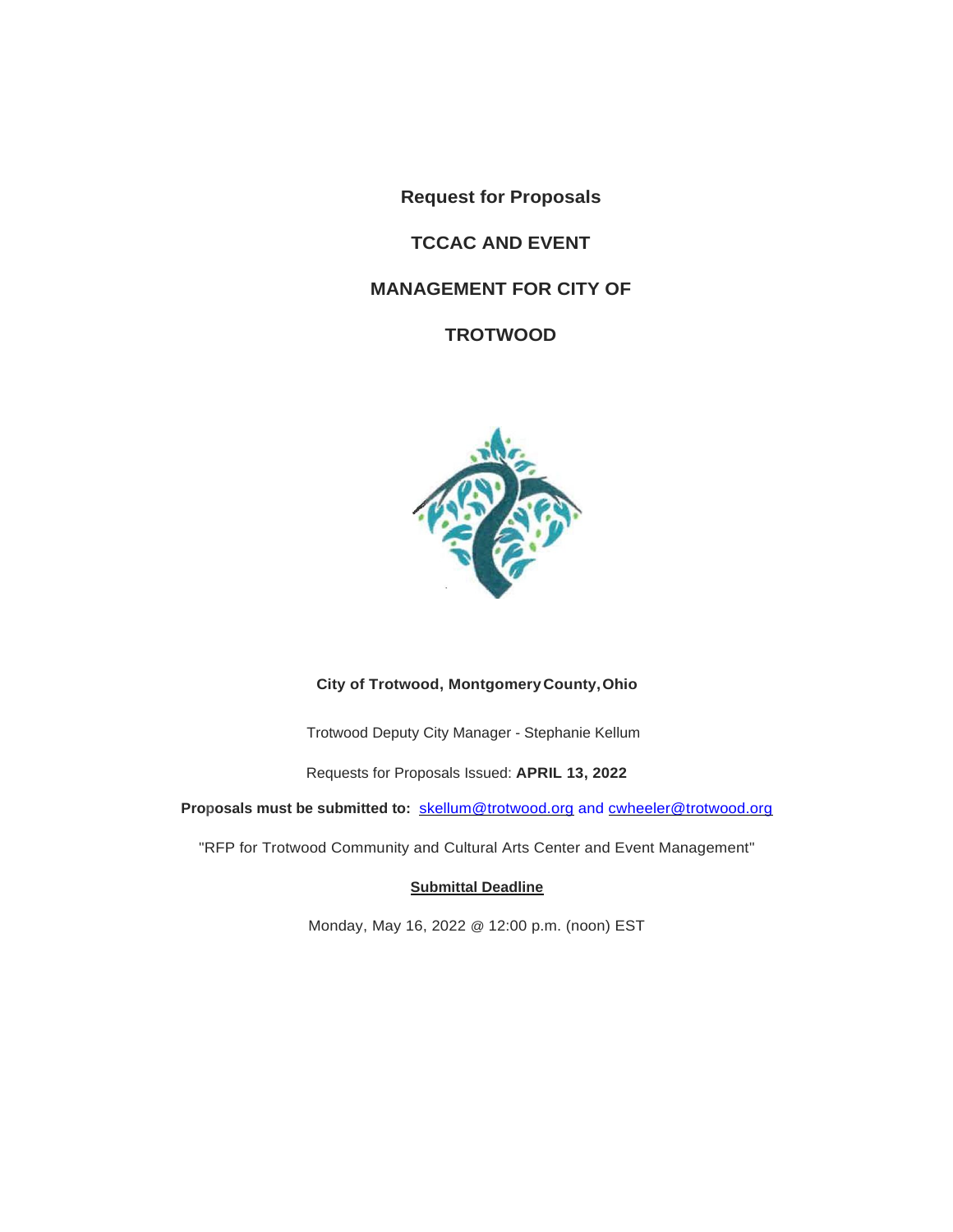#### **City of Trotwood RFP for TCCAC Operation and Event Management**

## **OVERVIEW**

## **Introduction**

City of Trotwood, Montgomery County, Ohio, seeks proposals from qualified contractors to manage the TCCAC and the Events within the City of Trotwood

#### **City of Trotwood Background**

The City of Trotwood is located in Montgomery County Ohio approximately 6 miles southwest of Dayton. It has a population of 24,430 residents and encompasses 28.4 square miles in area. The City of Trotwood provides full government services including Police, Fire, EMS, Planning & Zoning, Road Maintenance and Parks. The city was founded in 1901 and in 1996 merged with Madison Township to become the second largest city area wide in Montgomery County and 4<sup>th</sup> in population.

#### **Purpose**

Ascommitted stewards of taxpayer dollars, theCity of Trotwood leadership ensures the health, safety, and welfare of all citizens. It is our desire to make Trotwood a destination city where people live, work, and play. The Trotwood Community and Cultural Arts Center (TCCAC) is a hidden amenity in the community that the city desires to market and maximize utilization of.

#### **GENERAL INSTRUCTIONS**

Interested parties are invited to submit one digital copy of their proposal in MS Word or PDF format. The proposal shall be submitted in either of the formats requested and the complete proposal, together with any and all additional materials, shall be emailed with a subject line:

#### **"RFP for TCCAC and EVENT MANAGEMENT"**

Proposal must be submitted no later than 12:00pm on Monday, May 16,2022 to the following emails:

#### **[skellum@trotwood.org](mailto:skellum@trotwood.org) cwheeler@trotwood.org**

It is the contractor's sole responsibility to ensure their response is received prior to the scheduled closing time for receipt of statements of qualifications. No corrected or resubmitted statements will be accepted after the deadline.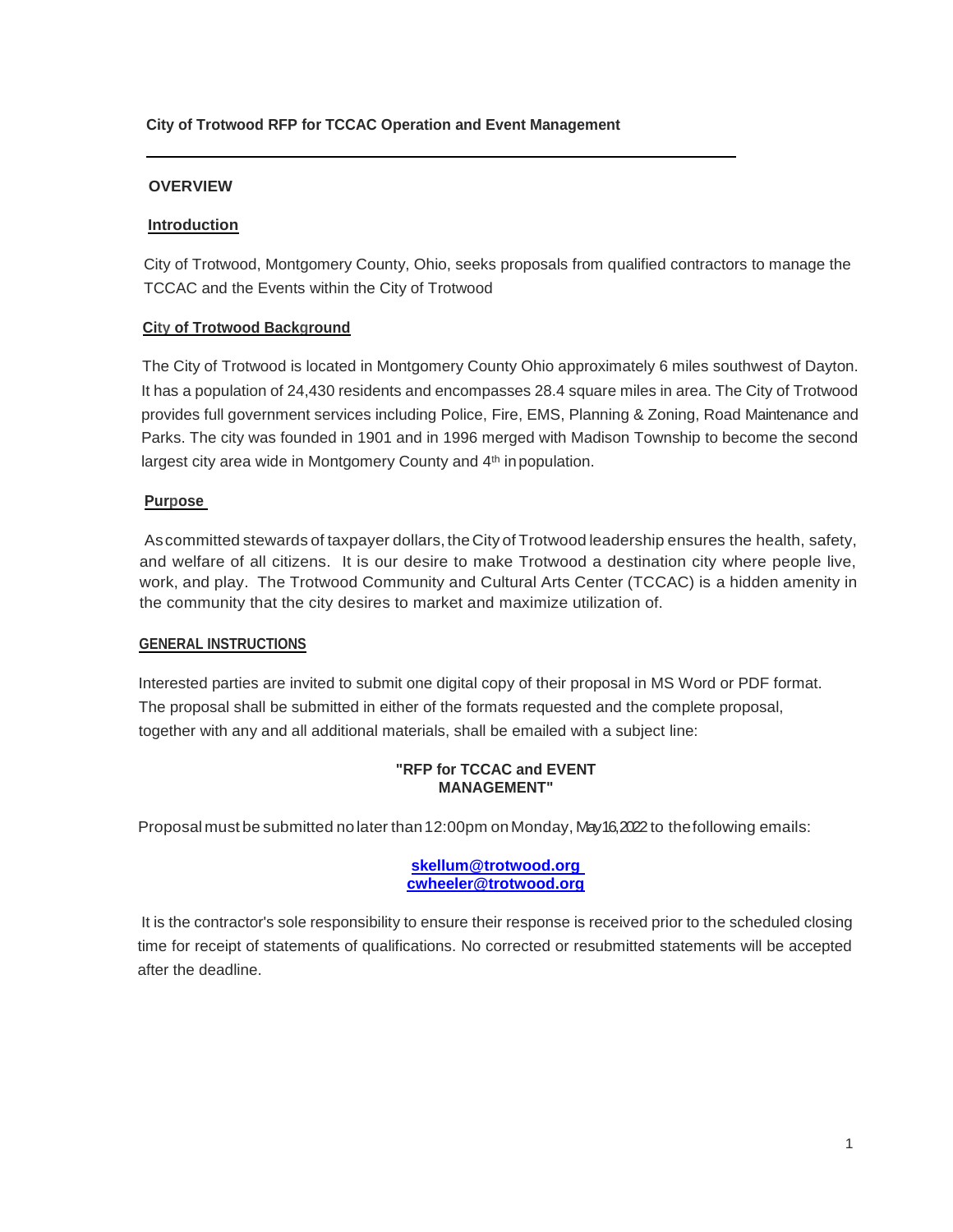This Request for Proposals does not commit the city to award a contract or pay any costs incurred in the preparation of a response to this request. The city reserves the right to accept all or part of any response or to cancel in part, or in its entirety, this Request for Proposals. The city reserves the right to accept or reject any submittal for any reason. The city further reserves the right to accept the response that it considers to be in the best interest of the City of Trotwood.

All requirements must be addressed in the proposal. Non-responsive proposals will not be considered. All responses, whether selected or rejected, shall become the property of the City of Trotwood.

## **Requests for Information**

Firms interested in making a submittal are directed not to make personal contact with anyone associated with the city. Any contact will constitute grounds for disqualification of consideration. Questions about the RFP, its content, proposal format or any other questions deemed necessary to submit a qualified proposal must be submitted in writing to the submittal email address: [skellum@trotwood.org](mailto:skellum@trotwood.org)

#### **Scope of Services**

- (a) Provide all necessary staff for efficient operation and all food, beverage, and alcoholic beverage service to events at TCACC when contracted by client;
- (b) Provide an onsite management member with oversight authority. Hours to be determined by Contractor which hours will vary with each event;
- (c) Provide showings to prospective clients and forward Trotwood a record of showings, including the name and contact information of person(s) shown the TCCAC and date and time of the showing;
- (d) Shall operate as caterer if selected to provide food services by clients. If not selected to provide catering, the contractor shall bill the City for events not catered by their company at a rate of \$25.00 per hour for setup hours and hours of the event;
- (e) Work with the City in maintaining an online shared Facility Reservation Calendar with dates available for rentals on a first come, first served basis and securing a signed contract between the Contractor and Clients. City and Contractor will collaborate with respect to the form of Contract to be used with Clients. The Contractor will be responsible for showing prospective Clients the rental spaces, describing amenities, rental fees, and payment requirements to the Client. Contractor agrees to provide tours of the facility to prospective clients at no expense to Trotwood;
- (f) Ensure opening and closing for all events;
- (g) Provide all table linens, glassware, dishes, flatware, dance floor, and all other party rental items. Contractor will use their discretion to allow outside rental items being brought in;
- (h) Ensures and works with staff to develop appropriate marketing, and attends select events to attract clients.

# **The Proposal Must Identify the Following:**

• The consultant's experience with public administration entities, including marketing success,

licensing related to services requested, references, and other related information.

- How the contractor proposes to manage and operate the facility.
- Costs must be total and inclusive.